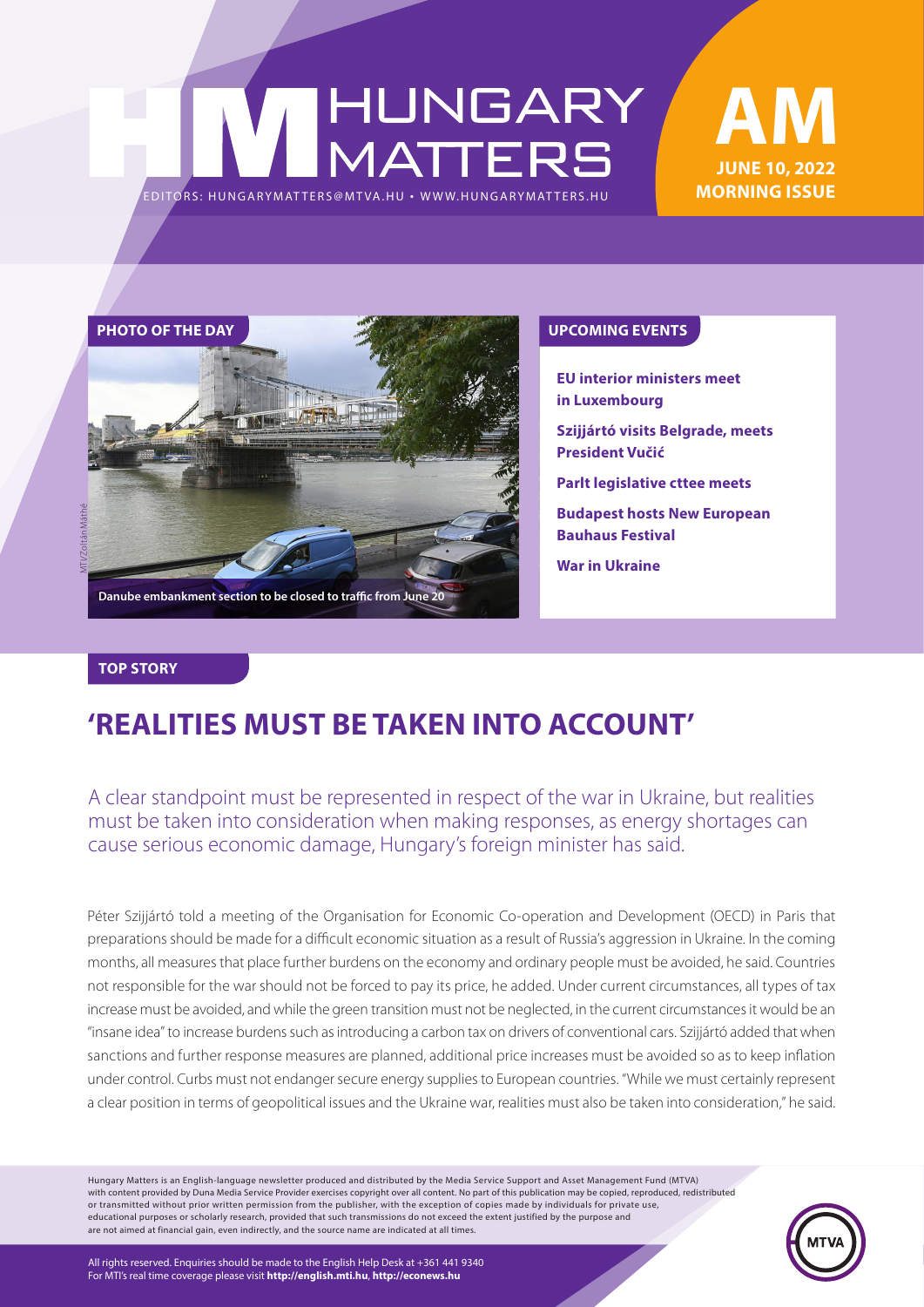#### **OFFICIAL: HUF 670 BN FUND TO PROTECT UTILITY PRICE CAPS**

The draft budget the government submitted to parliament on Tuesday includes a 670 billion forint (EUR 1.7bn) fund aimed at protecting Hungarians from gas and electricity price increases, Péter Benő Banai, a state secretary of the finance ministry, told commercial Hír TV late on Wednesday. In response to the war in neighbouring Ukraine, defence spending will be raised to 2% of GDP in 2023, in compliance with Hungary's NATO commitments, Banai noted.

According to the draft budget, family allowances will come to 3,225 billion forints in 2023, 450 billion higher than this year, he said. Banai said local governments will be facing utility price increases as the utility price caps will be scrapped for companies and municipalities in next year's budget. At the same time, they will also see increased revenues to the tune of 100 billion forints as the business tax cuts for SMEs will also be lifted, he said.

While governments before 2010 imposed austerity measures directly on households, the Fidesz-Christian Democrat government is keeping wages, pensions and family allowances at current levels while burdening the sectors that have made "extra profits", he said. Additional resources left with families and companies during the pandemic translated into hundreds of billions of extra profit for banks,

and growing inflation and base rates further boosted the sector, he said. The government is now asking the sector to re-allocate some of that profit to cover public spending, he said. The draft budget was prepared in consideration of the effects of the war in Ukraine, he said. The government expects growth to be around 4% while high energy prices and interest rates continue to weigh on the economy, he said. The budget is creating a 170 billion forint reserve for eventualities, he said.

#### **PUBLIC PROSECUTOR'S OFFICE: OLAF RECOMMENDATIONS INVESTIGATED IN HUNGARY**

All judicial recommendations by the European Union's anti-corruption body OLAF to Hungary are investigated, the public prosecutor's office said after the body published its 2021 report. Hungarian authorities brought charges in 65% of the cases initiated by OLAF between 2017 and 2021, well above the EU average of 35%, the office said on Thursday. OLAF published 2 judicial recommendations to Hungary in 2021 and 2020 each, down from 10 in 2016, the prosecutor's office said. Although it has no legal obligation to do so, the Hungarian public prosecutor's office has launched an investigation on each judicial recommendation, the office said.

The Hungarian public prosecutor's office and OLAF signed a cooperation

agreement in February, cementing an already strong working relationship, the statement said. OLAF publishes judicial, disciplinary and financial recommendations as part of its role to review administrative irregularities in member states' handling of EU monies. OLAF does not define criminal activity and does not collect evidence, the office said.

#### **FIDESZ MEPS CALL FOR EU RENEWAL 'NOT TO INFRINGE NATIONAL IDENTITY'**

MEPs of Hungary's ruling Fidesz have called on the European Parliament to promote European renewal while at the same time respecting the identity and traditions of nation states.

At the EP's plenary session in Brussels on Thursday, Dubravka Šuica, the European Commissioner for Democracy and Demography, said the EC was ready to "play its part" in reviewing the EU Treaties, after a series of conferences on the bloc's future where citizens' recommendations were "given a central role". Recent examples have shown that the "EU can deliver in areas not explicitly foreseen in the treaties," she said. "We could go further

... Europe could play a greater role in health and in defence and in some key areas where unanimity voting does not make sense, and we need to be able to move faster," she said. "We have to find the most direct way to follow up ... either by using the full limits of what can be done within the treaties, or, if

Hungary Matters is an English-language newsletter produced and distributed by the Media Service Support and Asset Management Fund (MTVA) with content provided by Duna Media Service Provider exercises copyright over all content. No part of this publication may be copied, reproduced, redistributed or transmitted without prior written permission from the publisher, with the exception of copies made by individuals for private use, educational purposes or scholarly research, provided that such transmissions do not exceed the extent justified by the purpose and are not aimed at financial gain, even indirectly, and the source name are indicated at all times.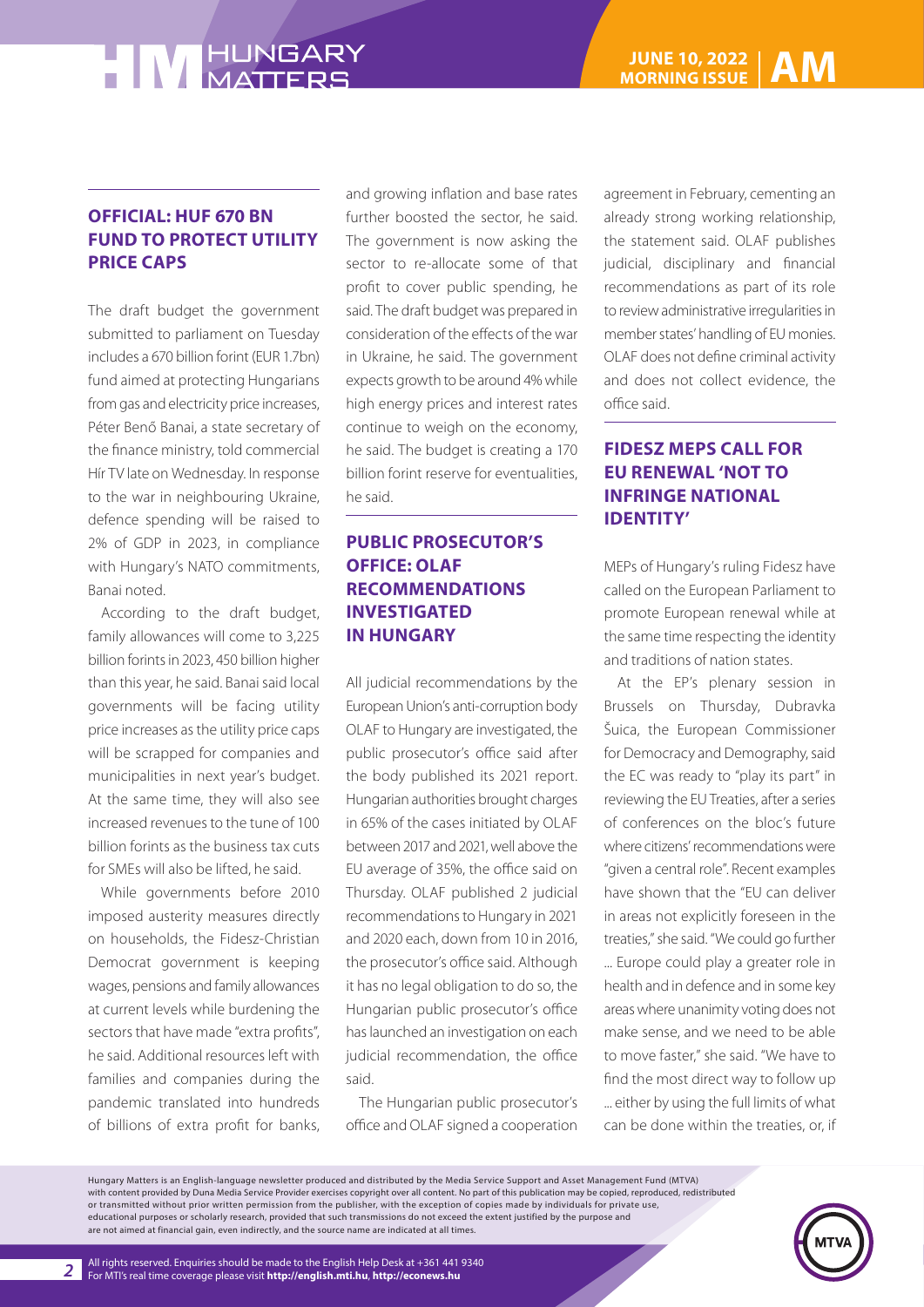needed, changing the treaties where necessary," Šuica said.

Kinga Gál, the head of Fidesz's EP delegation, in a statement called the conference series on the future of the EU a "farce of intolerant liberal hegemony of opinion, rather than a framework for the joint, free contemplation of the future of Europe". European development can be founded only on renewal that does not seek to infringe on the identity, culture and traditions of nation states, the statement said. "We have an interest in building a more democratic and resilient Europe while respecting national autonomy," she said.

In the same statement, MEP and former justice minister László Trócsányi said the European Union must restore trust by "acting professionally, and in consideration of the interests of member states". "That cannot happen along the lines of prefabricated preconceptions aimed at centralisation, the curbing of national sovereignty or establishing a United States of Europe," he said.

Trócsányi said the European Parliament's consideration of a convention to revise the EU treaties was based on the "conclusions of a failed conference series fully lacking in legitimacy". "We have participated in the debates in good faith because the future of Europe is truly important for us. We do not believe in centralisation or a Europe guided by ideology. We are drawn to European integration based on the cooperation of member states and respect for national identity," he said.

#### **TRÓCSÁNYI: 'EP MOVE TO TABLE LEGISLATION CONTRADICTS SPIRIT OF EU TREATIES'**

Fidesz MEP László Trócsányi has said that giving the European Parliament the right to directly initiate legislation would contravene the spirit of the European Union's treaties. Trócsányi, a former Hungarian justice minister, issued a statement in response to EP approval of a report which recommends allowing the body to directly table legislation. "This would curb the powers of the European Commission," Trócsányi said in a statement. "It would also upset the institutional balance while contravening the spirit of EU treaties." "The bearers of sovereignty are national parliaments, not the European Parliament," he added. The EP also addressed the issue of the rule of law in Hungary in connection with the initiative, Trócsányi noted. "What has Hungarian rule of law got to do with the EP's report about its right to initiate legislation?" Trócsányi said, noting the April landslide re-election of the Fidesz-Christian Democrat alliance. "The Hungarian people clearly expressed their view that they disagree with the rule-of-law related concerns in connection with Hungary," he added.

#### **SZIJJÁRTÓ: COMPETITIVENESS, ENVIRONMENTAL PROTECTION MUST GO HAND IN HAND**

The improvement of competitiveness and environmental protection should go hand in hand, Foreign Minister Péter Szijiártó told a meeting of the Organisation for Economic Cooperation and Development (OECD) in Paris. Hungary is proud to be one of 21 countries that have achieved economic growth while reducing their harmful emissions, Szijjártó told the meeting on trade and sustainability, according to a ministry statement. Szijjártó stressed that Europe must not allow its environmental protection measures to put it at a competitive disadvantage to its global rivals. He also said that if the European Union were too strict with its partners as regards political regimes and environmental protection measures in trade agreements, it could eventually find itself in a position where "we can only trade with ourselves", causing it to lose significant potential for growth. Szijjártó underscored that environmental protection must not be "held hostage" by any sort of ideology or philosophy. He also urged a fact-based debate on which energy sources could be considered clean and green, saying it was important to ensure fair competitive conditions for nuclear energy. Investments in the peaceful use of nuclear energy should not be discriminated against, especially now that the energy security of many member states is at stake, Szijjártó said.

Hungary Matters is an English-language newsletter produced and distributed by the Media Service Support and Asset Management Fund (MTVA) with content provided by Duna Media Service Provider exercises copyright over all content. No part of this publication may be copied, reproduced, redistributed or transmitted without prior written permission from the publisher, with the exception of copies made by individuals for private use, educational purposes or scholarly research, provided that such transmissions do not exceed the extent justified by the purpose and are not aimed at financial gain, even indirectly, and the source name are indicated at all times.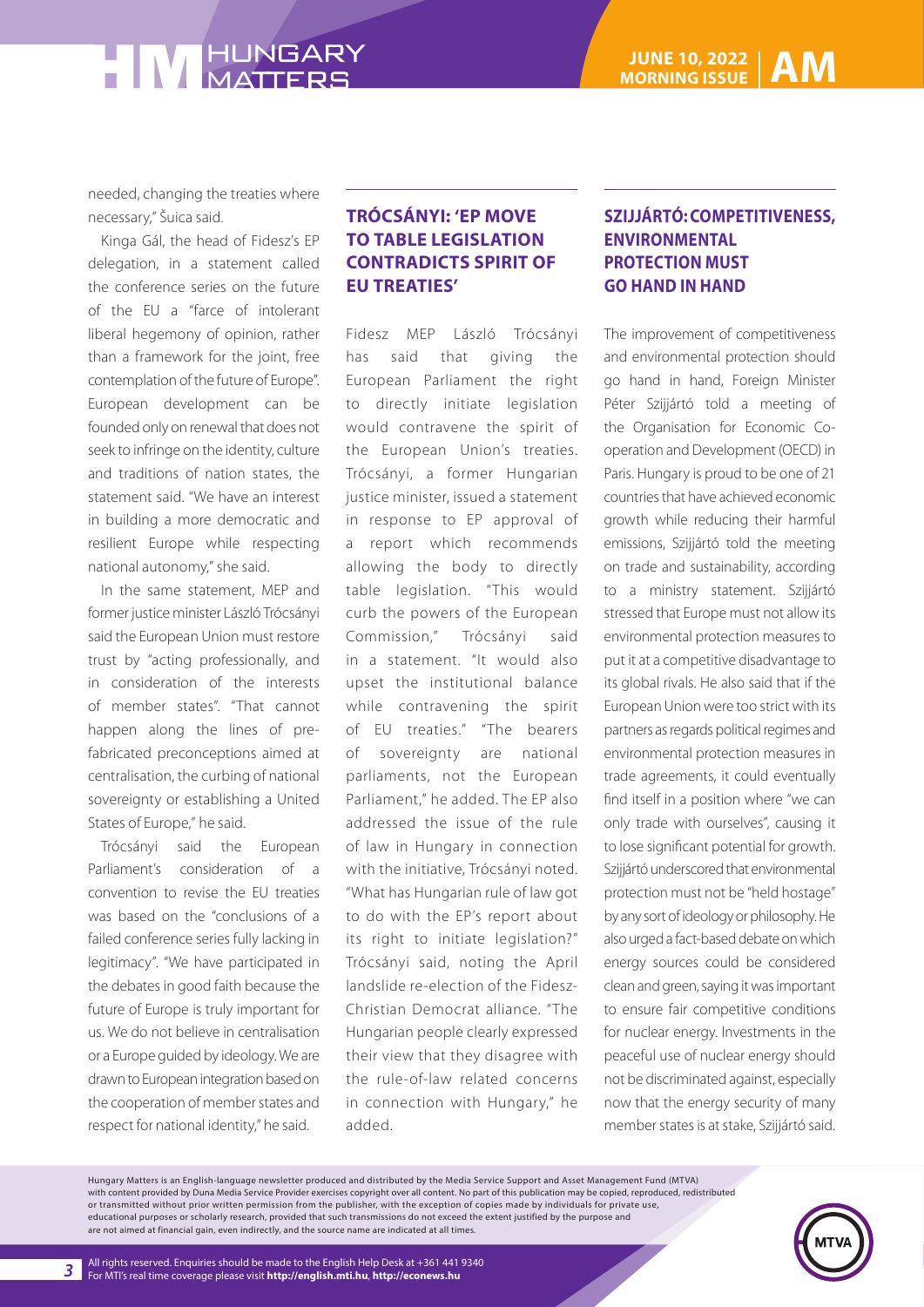#### **KÖVÉR HOLDS TALKS WITH MOROCCAN HOUSE SPEAKER**

László Kövér, Hungary's Speaker of Parliament, held talks with Rachid Talbi El Alami, Speaker of Morocco's House of Representatives, in Budapest on Thursday, and talks focused on political, economic and tourism relations, Zoltán Szilágyi, Köver's press chief, told MTI. The two sides surveyed the rapid development of inter-parliamentary relations over the past few years, he said. Hungary sees Morocco as a primary strategic partner in Africa, Kövér said, adding that stability as well as tourism and cultural heritage are key features of both countries' foreign policy. Europe and north Africa form a single political region, and Morocco is the most secure country in it, he said.

"Hungary welcomes and supports Morocco's regional efforts to combat terrorism and its open, stabilising policies," Kövér said. The two speakers agreed that there is a pressing need for intensive dialogue on topical North-South issues because mankind is facing multiple challenges.

Among the latter, Kövér and Talbi El Alami mentioned the Ukraine-Russia war, the refugee and energy crisis stemming from it, and food shortages threatening Africa, which they said can only be surmounted through mutual dialogue.

#### **GOVT OFFICIAL: HUNGARY-TURKEY RELATIONS HAVE NEVER BEEN STRONGER**

Relations between Hungary and Turkey have never been as close and as peaceful as they are today, foreign ministry state secretary Levente Magyar said in Budapest, addressing a ceremony at Budapest's Gül Baba Cultural Centre held on the occasion of the inauguration of a statue of 16thcentury dervish Gül Baba in Istanbul. Magyar said the Hungarian and Turkish people were bound together by their millennia-long kinship and centurieslong friendship. Thousands of years ago, Hungarians and Turks came to Europe from the same area, he said, noting that when the Ottoman Empire set out to conquer Europe it was the Hungarians that stopped them. That battle was a matter of life and death for the Hungarians, the state secretary said.

However, after being liberated from Ottoman rule, Hungarian leaders fleeing Austrian oppression found refuge in Turkey, Magyar noted, adding that Turkey had then become "the most important friend" of the Hungarian national movement. That showed that the earlier battles between the two peoples had only been a power struggle and not something that had stemmed from any deeper differences, he said. From then on, Hungarians and Turks were loyal friends, he added.

Hungary eventually made peace with the centuries-long struggles with the Turks and now relations between the two peoples are close "in all areas of life", Magyar said. "History can no longer cause so bad a storm that will turn the two peoples against one another," he said. This is also symbolised by the statue to Gül Baba in Istanbul which represents the mutual respect between Hungarians and Turks, Magyar added. The inauguration of the Gül Baba statue in Istanbul was broadcast live at the Budapest event. The statue is a replica of the bronze statue inaugurated at the entrance of Budapest's Gül Baba Cultural Centre and Exhibition Hall in 1997.

#### **SOCIALISTS SUBMIT PROPOSAL FOR FOOD SUBSIDY SCHEME**

The opposition Socialist Party has submitted to parliament a package of bills that includes a proposal for food subsidies for the needy in light of inflation, István Ujhelyi, an MEP of the party, said in Strasbourg. Ujhelyi said the support scheme would be geared towards families with children where the per capita income is at or below the subsistence level. Singleparent households, impoverished pensioners, people with severe disabilities, social welfare recipients and university students with social scholarships would also be eligible for the subsidy, he added. The subsidy would be financed from European Union resources, Ujhelyi said, adding, however, that Hungary would only have access to those funds if the government "changes its policies that

Hungary Matters is an English-language newsletter produced and distributed by the Media Service Support and Asset Management Fund (MTVA) with content provided by Duna Media Service Provider exercises copyright over all content. No part of this publication may be copied, reproduced, redistributed or transmitted without prior written permission from the publisher, with the exception of copies made by individuals for private use, educational purposes or scholarly research, provided that such transmissions do not exceed the extent justified by the purpose and are not aimed at financial gain, even indirectly, and the source name are indicated at all times.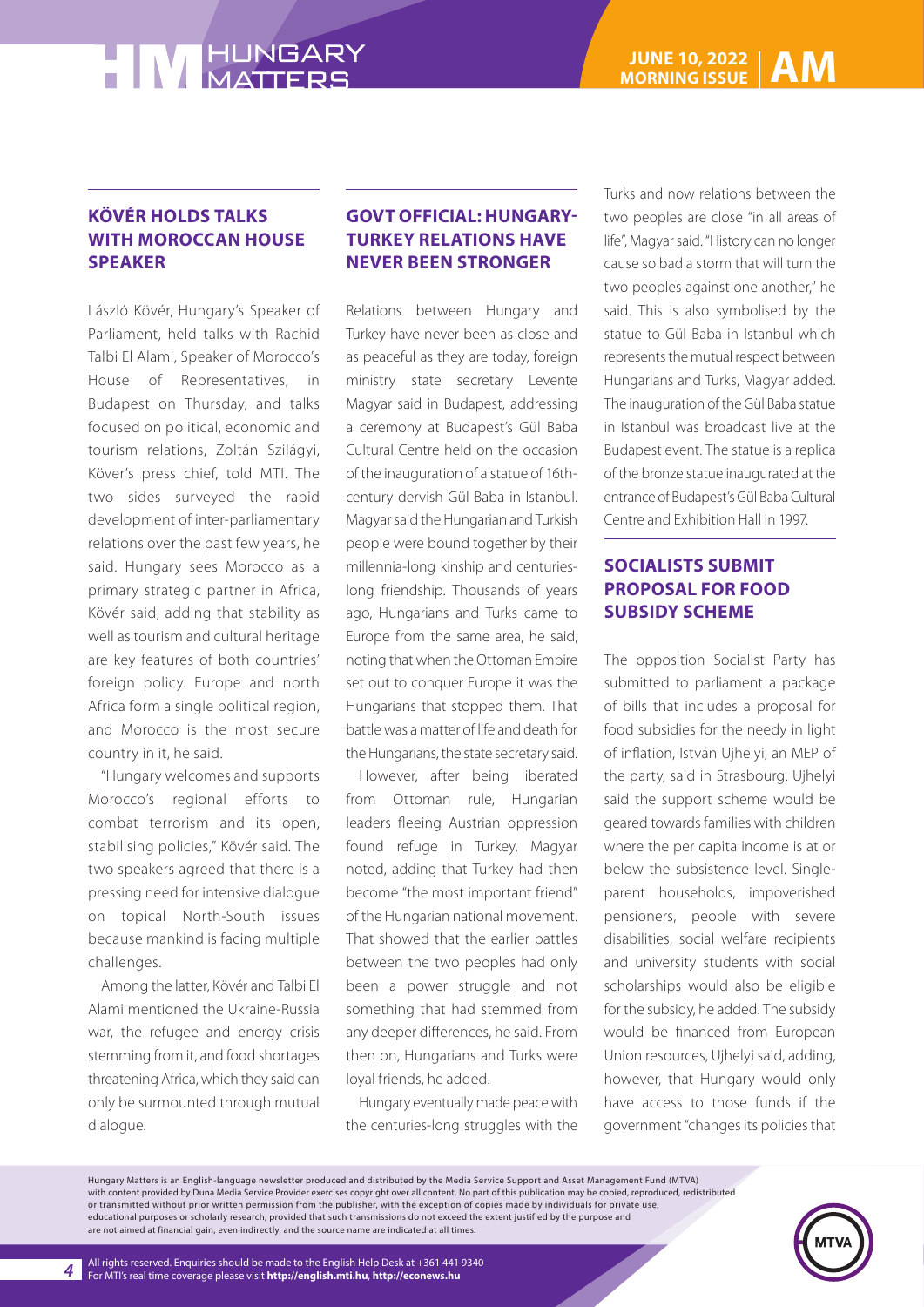violate the rule of law" and introduced anti-corruption measures.

Ujhelyi said a similar subsidy had been introduced recently in Romania. Victor Negrescu, an MEP of Romania's Social Democratic Party and the former minister for European affairs, told the same press conference that the Support for Romania scheme had been introduced to counter high inflation and rising energy prices.

#### **JAKAB RESIGNS AS JOBBIK LEADER**

Péter Jakab has resigned as the leader of the conservative Jobbik party. Jakab made the announcement on social media on Wednesday evening. "It is now obvious that the new leadership is not aligned with the party membership," he said. Jakab pledged to carry on working in his capacity as leader of the Jobbik parliamentary group.

#### **CÖF-CÖKA WARNS OF THREATS TO EXISTENCE OF NATION STATES**

The existence of nation states is under threat from a range of global challenges, according to the pro-government Civic Union Forum (CÖF) and associated CÖKA foundation. Member of CÖF's board of trustees Tamás Fricz told a press conference on Thursday that international organisations like the World Economic Forum (WEF), the World Health Organization (WHO)

and the European Union had recently been working to supplant nation states.

Last month's meeting of the WEF gave the impression that the organisation was looking to introduce a sort of "neo-Marxist, neoliberal, neo-communist world governance", Fricz said. Bank leaders proposed replacing cash with central bank digital currencies, "which would lead to the subjugation of citizens", he added.

Meanwhile, at the WHO general assembly, officials proposed that the organisation should take over pandemic-related competences from national governments so that its director-general could decide on the measures to be introduced in member states, including the imposition of a global vaccine mandate, Fricz said. "Fortunately, the proposal was voted down," he added.

Concerning the EU, Fricz said the bloc was determined to replace the unanimity requirement in the European Council with qualified majority voting with the aim of creating a "super federal Europe". CÖF and CÖKA support the Hungarian government's policy of defending national sovereignty, he added.

#### **POLICE: SOME 10,000 REFUGEES ARRIVE FROM UKRAINE ON WEDNESDAY**

Fully 5,123 people crossed into Hungary directly from Ukraine on Wednesday, while another 4,759 from Ukraine crossed from Romania, the national police headquarters (ORFK) said. Budapest police received 52 refugees, 15 children among them, arriving by train, ORFK said on Thursday.

#### **BUDGET DEFICIT HUF 2,737 BN AT END-MAY**

Hungary's cash flow-based budget deficit, excluding local councils, reached 2,737.0 billion forints (EUR 7.0bn) at the end of May, the finance ministry said in a first reading of data. The ministry said the protracted war in Ukraine and the European Union's sanctions policy had created an "uncertain global economic environment". "The government aims to preserve Hungary's stability and maintain a disciplined fiscal policy while protecting the household utility price caps, family subsidies and pensions," the statement said. "To achieve that goal, the government is standing by the 4.9% fiscal deficit target and continuing to reduce state debt," it said.

The central budget deficit reached 2,879.0 billion forints at the end of May. The social security funds were 8.6 billion forints in the red, while the separate state funds had a surplus of 150.6 billion. The deficit widened from 2,635.6 billion forints at the end of April. The full-year cash flow-based budget deficit target is 3,152.7 billion forints.

Hungary Matters is an English-language newsletter produced and distributed by the Media Service Support and Asset Management Fund (MTVA) with content provided by Duna Media Service Provider exercises copyright over all content. No part of this publication may be copied, reproduced, redistributed or transmitted without prior written permission from the publisher, with the exception of copies made by individuals for private use, educational purposes or scholarly research, provided that such transmissions do not exceed the extent justified by the purpose and are not aimed at financial gain, even indirectly, and the source name are indicated at all times.